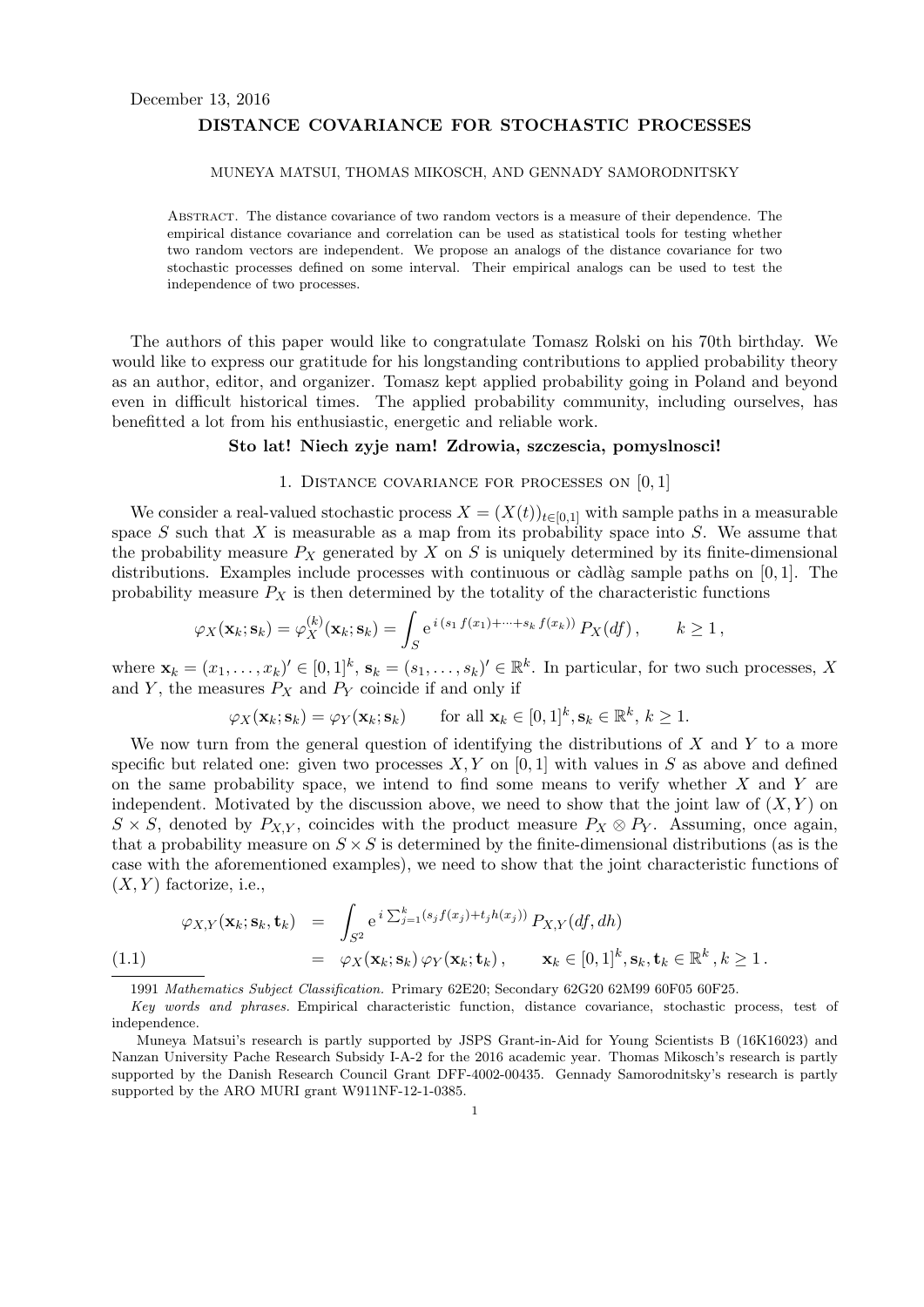Clearly, this condition is hard to check and therefore we try to get a more compact equivalent condition which can also be used for some statistical test of independence between *X* and *Y* .

For this reason, we consider a unit rate Poisson process  $N = (N(t))_{t \in [0,1]}$  with arrivals  $0 < T_1$  $T_2 < \cdots < T_{N(1)} \leq 1$ , write  $\mathbf{T}_N = (T_1, \ldots, T_{N(1)})'$  and, correspondingly  $\mathbf{s}_N, \mathbf{t}_N$  for any vectors in  $\mathbb{R}^{N(1)}$ . Then, for any positive probability density function *g* on  $\mathbb{R}$ , we define

$$
d(P_{X,Y}, P_X \otimes P_Y)
$$
\n
$$
= \mathbb{E}_N \Big[ \int_{\mathbb{R}^{2N(1)}} |\varphi_{X,Y}(\mathbf{T}_N; \mathbf{s}_N, \mathbf{t}_N) - \varphi_X(\mathbf{T}_N; \mathbf{s}_N) \varphi_Y(\mathbf{T}_N; \mathbf{t}_N)|^2 \prod_{j=1}^{N(1)} g(s_j)g(t_j) ds_N dt_N \Big]
$$
\n
$$
= \sum_{k=1}^{\infty} \mathbb{P}(N(1) = k) \int_{[0,1]^k} \Big[ \int_{\mathbb{R}^{2k}} |\varphi_{X,Y}(\mathbf{x}_k; \mathbf{s}_k, \mathbf{t}_k) - \varphi_X(\mathbf{x}_k; \mathbf{s}_k) \varphi_Y(\mathbf{x}_k; \mathbf{t}_k)|^2
$$
\n(1.2)\n
$$
\prod_{j=1}^k g(s_j)g(t_j) ds_k dt_k \Big] d\mathbf{x}_k,
$$

where in the last step we used the order statistics property of the homogeneous Poisson process. Here we interpret the summand corresponding to  $k = 0$  as zero, and we also suppress the dependence on *g* in the notation. Now, the right-hand integrals vanish if and only if (1.1) is satisfied for Lebesgue a.e.  $\mathbf{x}_k, \mathbf{s}_k, \mathbf{t}_k$ , hence if and only if (1.1) holds for any  $\mathbf{x}_k, \mathbf{s}_k, \mathbf{t}_k$ . We summarize:

**Lemma 1.1.** If g is a positive probability density on R then  $d(P_{X,Y}, P_X \otimes P_Y) = 0$  if and only if  $P_{X,Y} = P_X \otimes P_Y$ .

**Remark 1.2.** Lemma 1.1 can easily be extended in several directions.

1. The statement remains valid when the Poisson probabilities  $(\mathbb{P}(N(1) = k))_{k \geq 1}$  are replaced by any summable sequence of nonnegative numbers with infinitely many positive terms.

2. Obvious modifications of Lemma 1.1 are valid for random fields  $X, Y$  on  $[0, 1]^d$ , say (in this case we can sample the values of the random fields at the points of a Poisson random measure on [0*,* 1]*<sup>d</sup>* whose mean measure is the *d*-dimensional Lebesgue measure). Moreover, the values of *X, Y* may be multivariate.

3. The positive probability density  $\prod_{j=1}^{k} g(s_j)g(t_j)$  on  $\mathbb{R}^{2k}$  can be replaced by any positive measurable function provided the infinite series in (1.2) is finite. This idea will be exploited in Section 3 below.

4. Returning to our original problem about identifying the laws of *X* and *Y* , similar calculations show that the quantity

$$
d(P_X, P_Y) = \sum_{k=1}^{\infty} \mathbb{P}(N(1) = k) \int_{[0,1]^k} \left[ \int_{\mathbb{R}^k} |\varphi_X(\mathbf{x}_k; \mathbf{s}_k) - \varphi_Y(\mathbf{x}_k; \mathbf{s}_k)|^2 \prod_{j=1}^k g(s_j) \, d\mathbf{s}_k \right] d\mathbf{x}_k
$$

vanishes if and only if  $X \stackrel{d}{=} Y$ . The quantity  $d(P_X, P_Y)$  can be taken as the basis for a goodness-of-fit test for the distributions of *X* and *Y* .

In what follows, we refer to the quantities  $d(P_{X,Y}, P_X \otimes P_Y)$  as *distance covariance* between the stochastic processes *X* and *Y* . This name is motivated by work on *distance covariance* for random vectors  $\mathbf{X} \in \mathbb{R}^p$ ,  $\mathbf{Y} \in \mathbb{R}^q$  (possibly of different dimensions) defined by

$$
T(\mathbf{X}, \mathbf{Y}) = \int_{\mathbb{R}^{p+q}} \left| \varphi_{\mathbf{X}, \mathbf{Y}}(\mathbf{s}, \mathbf{t}) - \varphi_{\mathbf{X}}(\mathbf{s}) \varphi_{\mathbf{Y}}(\mathbf{t}) \right|^2 \mu(d\mathbf{s}, d\mathbf{t}),
$$

where  $\mu$  is a (possibly infinite) measure on  $\mathbb{R}^{p+q}$ ; see for example [1, 2, 6, 7, 9]. The last mentioned authors coined the names *distance covariance* and *distance correlation* for the standardized version  $R(X, Y) = T(X, Y)/\sqrt{T(X, X)T(Y, Y)}$ ; they chose some special infinite measures  $\mu$  which lead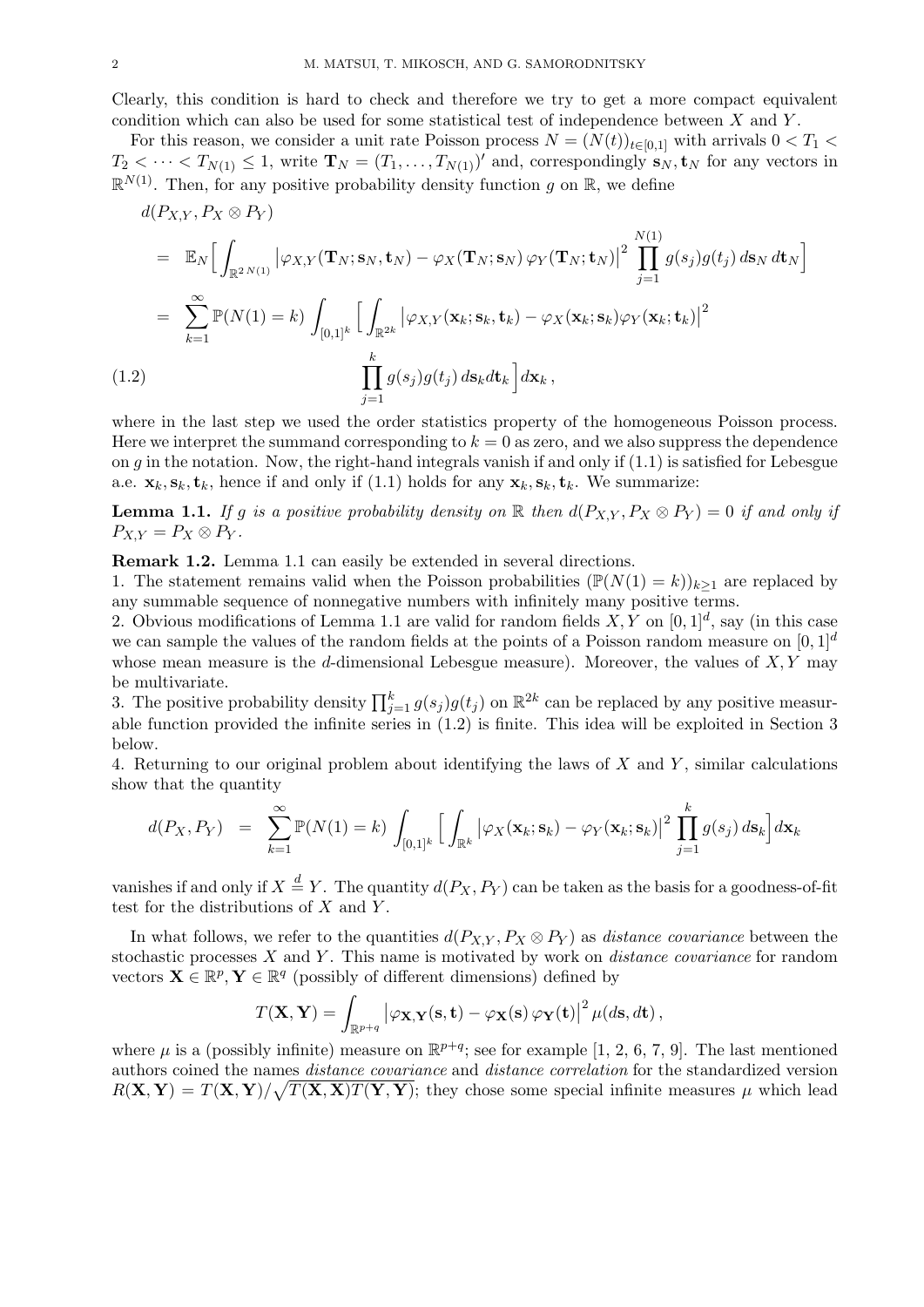to an elegant form of  $T(X, Y)$  and  $R(X, Y)$ ; see Section 3 for more information on this approach. The goal in the aforementioned literature was to find a statistical tool for testing independence between the vectors **X** and **Y** using the fact that  $R(X, Y) = 0$  if and only if **X**, **Y** are independent provided  $\mu$  has a positive Lebesgue density on  $\mathbb{R}^{p+q}$ . The sample versions  $T_n(\mathbf{X}, \mathbf{Y})$  and  $R_n(\mathbf{X}, \mathbf{Y}) =$  $T_n(\mathbf{X}, \mathbf{Y})/\sqrt{T_n(\mathbf{X}, \mathbf{X})T_n(\mathbf{Y}, \mathbf{Y})}$ , constructed from an iid sample  $(\mathbf{X}_i, \mathbf{Y}_i)$ ,  $i = 1, \ldots, n$ , of copies of (**X***,* **Y**), are then used as test statistics for checking independence of **X** and **Y**.

For stochastic processes  $X, Y$  on [0, 1] one might be tempted to test their independence based on independent observations  $\mathbf{X}_i = (X_i(x_1), \dots, X_i(x_k))'$ ,  $\mathbf{Y}_i = (Y_i(x_1), \dots, Y_i(x_k))'$ ,  $i = 1, \dots, n$  of the processes  $X, Y$  at the locations  $\mathbf{x}_k$  in  $[0,1]^k$ . However, [8] observed that the empirical distance correlation  $R_n(\mathbf{X}, \mathbf{Y})$  has the tendency to be very close to 1 even for relatively small values *k*. Our approach avoids the high dimensionality of the vectors  $\mathbf{X}_i$  and  $\mathbf{Y}_i$  by randomizing their dimension  $k$ .

Our paper is organized as follows. In Section 2 we study some of the theoretical properties of the distance covariance between two stochastic processes  $X, Y$  on [0, 1] where we assume that q is a positive probability density. We find a tractable representation of this distance covariance from which we derive the corresponding sample version. In Section 3 we choose the non-integrable weight function *g* from [6]. Again, we find a suitable representation of this distance covariance, derive the corresponding sample version and show that it is a consistent estimator of its deterministic counterpart. In Section 4 we conduct a small simulation study based on the sample distance correlation introduced in Section 2. We compare the small sample behavior of the sample distance correlation with the corresponding sample distance correlation of [6] for independent and dependent Brownian and fractional Brownian sample paths.

## 2. Properties of distance covariance

2.1. **Distance correlation.** In the context of stochastic processes *X, Y* one may be interested in standardizing the distance covariance  $T(X, Y) = d(P_{X,Y}, P_X \otimes P_Y)$ , i.e., in the *distance correlation* 

$$
R(X,Y) = \frac{T(X,Y)}{\sqrt{T(X,X) T(Y,Y)}}.
$$

However, it is not obvious that *R*(*X, Y* ) assumes only values between 0 and 1. This property is guaranteed by a Cauchy-Schwarz argument.

**Lemma 2.1.** *Assume that*  $g(s) = g(-s)$ *. Then*  $0 \le R(X, Y) \le 1$ *.* 

*Proof.* Let  $(X', Y')$  be an independent copy of  $(X, Y)$ . Applying the Cauchy-Schwarz inequality first to the *k*-dimensional integral with respect to the produce of *k* copies of *g*, then to the expectation with respect to the law of  $(X, Y)$ , next with respect to the Lebesgue measure on  $[0, 1]^k$  and, finally, with respect to the law of *N*, and using the symmetry of the density *g*, we obtain

$$
d(P_{X,Y}, P_X \otimes P_Y)
$$
\n
$$
= \sum_{k=1}^{\infty} \mathbb{P}(N(1) = k) \int_{[0,1]^k} d\mathbf{x}_k
$$
\n
$$
\mathbb{E} \Big[ \int_{\mathbb{R}^{2k}} \Big[ \Big( e^{i \sum_{j=1}^k s_j X_j} - \varphi_X(\mathbf{x}_k; \mathbf{s}_k) \Big) \Big( e^{i \sum_{j=1}^k t_j Y_j} - \varphi_Y(\mathbf{x}_k; \mathbf{t}_k) \Big)
$$
\n
$$
\Big( e^{-i \sum_{j=1}^k s_j X'_j} - \varphi_X(\mathbf{x}_k; -\mathbf{s}_k) \Big) \Big( e^{-i \sum_{j=1}^k t_j Y'_j} - \varphi_Y(\mathbf{x}_k; -\mathbf{t}_k) \Big) \Big] \prod_{j=1}^k g(s_j) g(t_j) ds_k dt_k \Big]
$$
\n
$$
\leq \sum_{k=1}^{\infty} \mathbb{P}(N(1) = k) \int_{[0,1]^k} d\mathbf{x}_k
$$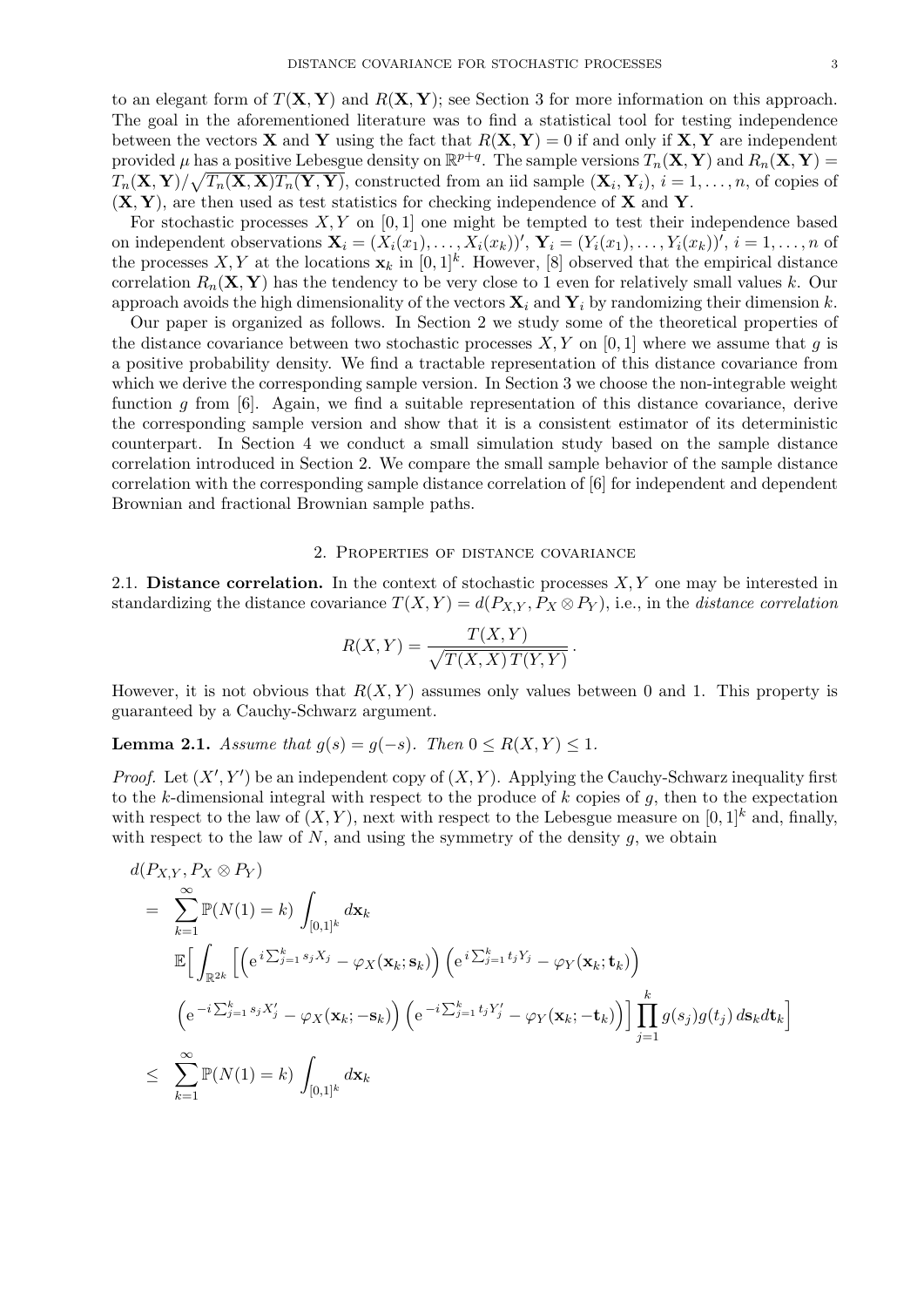$$
\begin{split}\n&\left(\mathbb{E}\Big[\Big|\int_{\mathbb{R}^k}\Big(e^{i\sum_{j=1}^ks_jX_j}-\varphi_X(\mathbf{x}_k;\mathbf{s}_k)\Big)\Big(e^{-i\sum_{j=1}^ks_jX'_j}-\varphi_X(\mathbf{x}_k;\mathbf{-s}_k)\Big)\prod_{j=1}^kg(s_j)\,ds_k\Big|^2\Big]\right)^{1/2} \\
&\times \Big(\mathbb{E}\Big[\Big|\int_{\mathbb{R}^k}\Big(e^{i\sum_{j=1}^k t_jY_j}-\varphi_Y(\mathbf{x}_k;t_k)\Big)\Big(e^{-i\sum_{j=1}^k t_jY'_j}-\varphi_Y(\mathbf{x}_k;\mathbf{-t}_k)\Big)\prod_{j=1}^kg(t_j)\,dt_k\Big|^2\Big]\Big)^{1/2} \\
&=\sum_{k=1}^\infty\mathbb{P}(N(1)=k)\int_{[0,1]^k}d\mathbf{x}_k \\
&\Big[\int_{\mathbb{R}^{2k}}|\varphi_{X,X}(\mathbf{x}_k;\mathbf{s}_k,t_k)-\varphi_X(\mathbf{x}_k;\mathbf{s}_k)\varphi_X(\mathbf{x}_k;t_k)\Big|^2\prod_{j=1}^kg(s_j)g(t_j)\,ds_kdt_k\Big]^{1/2} \\
&\times\Big[\int_{\mathbb{R}^{2k}}|\varphi_{Y,Y}(\mathbf{x}_k;\mathbf{s}_k,t_k)-\varphi_Y(\mathbf{x}_k;\mathbf{s}_k)\varphi_Y(\mathbf{x}_k;t_k)\Big|^2\prod_{j=1}^kg(s_j)g(t_j)\,ds_kdt_k\Big]^{1/2} \\
&\leq \sum_{k=1}^\infty\mathbb{P}(N(1)=k) \\
&\Big[\int_{[0,1]^k}d\mathbf{x}_k\int_{\mathbb{R}^{2k}}|\varphi_{X,X}(\mathbf{x}_k;\mathbf{s}_k,t_k)-\varphi_X(\mathbf{x}_k;\mathbf{s}_k)\varphi_X(\mathbf{x}_k;t_k)\Big|^2\prod_{j=1}^kg(s_j)g(t_j)\,ds_kdt_k\Big]^{1/2} \\
&\times\Big[\int_{[0,1]^k}d\mathbf{x}_k\int_{\mathbb{R}^{2k}}|\varphi_{Y,Y}(\mathbf{x}_k;\mathbf{s}_k,t_k)-\varphi_Y(\mathbf{x}_k;\mathbf{s}_k)\varphi_Y(\mathbf{x}_k;t_k)\Big|^2\prod_{j=1}^kg(s_j)g(t_j)\,ds_kdt_k\Big]
$$

2.2. **Representations.** Our next goal is to find explicit expressions for  $d(P_{X,Y}, P_X \otimes P_Y)$ . We observe that

$$
\begin{split}\n&\left|\varphi_{X,Y}(\mathbf{x}_k;\mathbf{s}_k,\mathbf{t}_k)-\varphi_X(\mathbf{x}_k;\mathbf{s}_k)\varphi_Y(\mathbf{x}_k;\mathbf{t}_k)\right|^2 \\
&= \|\varphi_{X,Y}(\mathbf{x}_k;\mathbf{s}_k)\|^2 + |\varphi_X(\mathbf{x}_k;\mathbf{s}_k)|^2|\varphi_Y(\mathbf{x}_k;\mathbf{t}_k)|^2 - 2\operatorname{Re}\left\{\varphi_{X,Y}(\mathbf{x}_k;\mathbf{s}_k,\mathbf{t}_k)\varphi_X(\mathbf{x}_k;-\mathbf{s}_k)\varphi_Y(\mathbf{x}_k;-\mathbf{t}_k)\right\}.\n\end{split}
$$

This expression suggests to decompose (1.2) into 3 distinct parts, the first one being

$$
\sum_{k=1}^{\infty} \frac{e^{-1}}{k!} \int_{[0,1]^k} \Big[ \int_{\mathbb{R}^{2k}} |\varphi_{X,Y}(\mathbf{x}_k; \mathbf{s}_k, \mathbf{t}_k)|^2 \prod_{j=1}^k g(s_j)g(t_j) ds_k dt_k \Big] d\mathbf{x}_k
$$
  
\n
$$
= \int_{S^2} \sum_{k=1}^{\infty} \frac{e^{-1}}{k!} \Big( \int_{[0,1]^k} \Big[ \int_{\mathbb{R}^{2k}} e^{i \sum_{r=1}^k \left( s_r (f(x_r) - f'(x_r)) + t_r (h(x_r) - h'(x_r)) \right)} \Big]
$$
  
\n
$$
= \int_{S^2} \sum_{k=1}^{\infty} \frac{e^{-1}}{k!} \Big( \int_{[0,1]} \Big[ \int_{\mathbb{R}} e^{is (f(x) - f'(x))} g(s) ds \int_{\mathbb{R}} e^{it (h(x) - h'(x))} g(t) dt \Big] dx \Big)^k
$$
  
\n
$$
P_{X,Y}(d(f, h)) P_{X,Y}(d(f', h'))
$$
  
\n
$$
= e^{-1} \int_{S^2} \Big[ \exp \Big( \int_{[0,1]} \Big[ \int_{\mathbb{R}^2} e^{is (f(x) - f'(x)) + it (h(x) - h'(x))} g(s) g(t) ds dt \Big] dx \Big) - 1 \Big]
$$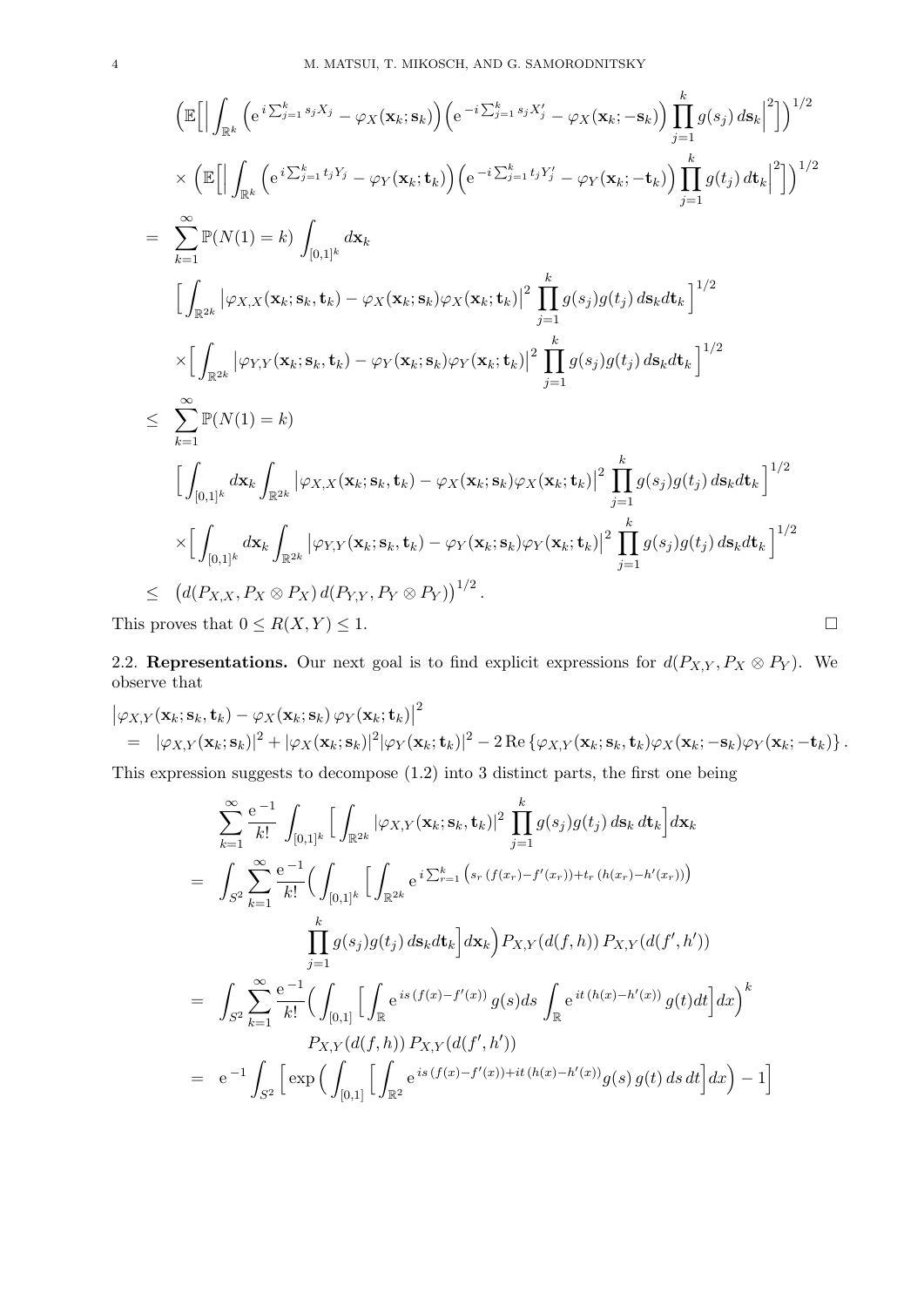$P_{X,Y}(d(f,h)) P_{X,Y}(d(f',h'))$ .

Similar calculations yield

$$
d(P_{X,Y}, P_X \otimes P_Y) = e^{-1} \int_{S^2} \left[ \exp \left( \int_{[0,1]} \int_{\mathbb{R}} e^{is (f(x) - f'(x))} g(s) ds \int_{\mathbb{R}} e^{is (h(x) - h'(x))} g(s) ds dx \right) \right] \times \left[ P_{X,Y}(d(f,h)) P_{X,Y}(d(f',h')) + P_X \otimes P_Y(d(f,h)) P_X \otimes P_Y(d(f',h')) - P_{X,Y}(d(f,h)) \right].
$$

We summarize our results:

**Lemma 2.2.** *The distance covariance between the processes X, Y on* [0*,* 1] *with values in S can be written in the following form:*

$$
e^{1}d(P_{X,Y},P_X \otimes P_Y) = \mathbb{E}\Big[\exp\big(\int_{[0,1]}\int_{\mathbb{R}} e^{is(X(x)-X'(x))}g(s)ds \int_{\mathbb{R}} e^{is(Y(x)-Y'(x))}g(ds)ds dx\big)\Big] \n+ \mathbb{E}\Big[\exp\big(\int_{[0,1]}\int_{\mathbb{R}} e^{is(X(x)-X'(x))}g(s)ds \int_{\mathbb{R}} e^{is(Y''(x)-Y'''(x))}g(s)ds dx\big)\Big] \n-2\text{Re}\mathbb{E}\Big[\exp\big(\int_{[0,1]}\int_{\mathbb{R}} e^{is(X(x)-X'(x))}g(s)ds \int_{\mathbb{R}} e^{is(Y(x)-Y''(x))}g(s)ds dx\big)\Big],
$$

*where*  $(X', Y')$  *is an independent copy of*  $(X, Y)$  *and*  $Y'', Y'''$  *are independent copies of*  $Y$  *which are also independent of*  $X, X', Y, Y'$ .

**Example 2.3.** Let *g* be the density of a suitably scaled symmetric *α*-stable law on R,  $\alpha \in (0, 2]$ . Then

$$
\int_{\mathbb{R}} e^{is (f(x) - f'(x))} g(s) ds = e^{-|f(x) - f'(x)|^{\alpha}},
$$

and so for a uniform random variable *U* on  $(0,1)$  which is independent of  $X, Y, X', Y', Y'', Y''',$ 

(2.1) 
$$
d(P_{X,Y}, P_X \otimes P_Y) = e^{-1} \mathbb{E} \Big[ \exp \big( \mathbb{E}_U e^{-|X(U) - X'(U)|^{\alpha} - |Y(U) - Y'(U)|^{\alpha}} \big) + \exp \big( \mathbb{E}_U e^{-|X(U) - X'(U)|^{\alpha} - |Y''(U) - Y'''(U)|^{\alpha}} \big) - 2 \exp \big( \mathbb{E}_U e^{-|X(U) - X'(U)|^{\alpha} - |Y(U) - Y''(U)|^{\alpha}} \big) \Big].
$$

2.3. **Sample distance covariance.** Let  $(X_1, Y_1), \ldots, (X_n, Y_n)$  be an iid sample with distribution  $P_{X,Y}$  and let  $P_{n,X,Y}$  be the corresponding empirical distribution with marginals  $P_{n,X}$  and  $P_{n,Y}$ . Then we can define the *sample distance covariance* given by

$$
e^{1} d(P_{n,X,Y}, P_{n,X} \otimes P_{n,Y})
$$
\n
$$
= \frac{1}{n^{2}} \sum_{j_{1}=1}^{n} \sum_{j_{2}=1}^{n} \exp \Big( \int_{[0,1]} \int_{\mathbb{R}} e^{is (X_{j_{1}}(x)-X_{j_{2}}(x))} g(s) ds \int_{\mathbb{R}} e^{is (Y_{j_{1}}(x)-Y_{j_{2}}(x))} g(s) ds dx \Big)
$$
\n
$$
+ \frac{1}{n^{4}} \sum_{j_{1}=1}^{n} \sum_{j_{2}=1}^{n} \sum_{j_{3}=1}^{n} \sum_{j_{4}=1}^{n} \exp \Big( \int_{[0,1]} \int_{\mathbb{R}} e^{is (X_{j_{1}}(x)-X_{j_{2}}(x))} g(s) ds \int_{\mathbb{R}} e^{is (Y_{j_{3}}(x)-Y_{j_{4}}(x))} g(s) ds dx \Big)
$$
\n
$$
-2 \operatorname{Re} \frac{1}{n^{3}} \sum_{j_{1}=1}^{n} \sum_{j_{2}=1}^{n} \sum_{j_{3}=1}^{n} \exp \Big( \int_{[0,1]} \int_{\mathbb{R}} e^{is (X_{j_{1}}(x)-X_{j_{2}}(x))} g(s) ds \int_{\mathbb{R}} e^{is (Y_{j_{1}}(x)-Y_{j_{3}}(x))} g(s) ds dx \Big).
$$

**Example 2.4.** *Assume that g is the density of a suitably scaled symmetric α-stable random variable. Then*

$$
e^1 d(P_{n,X,Y}, P_{n,X} \otimes P_{n,Y})
$$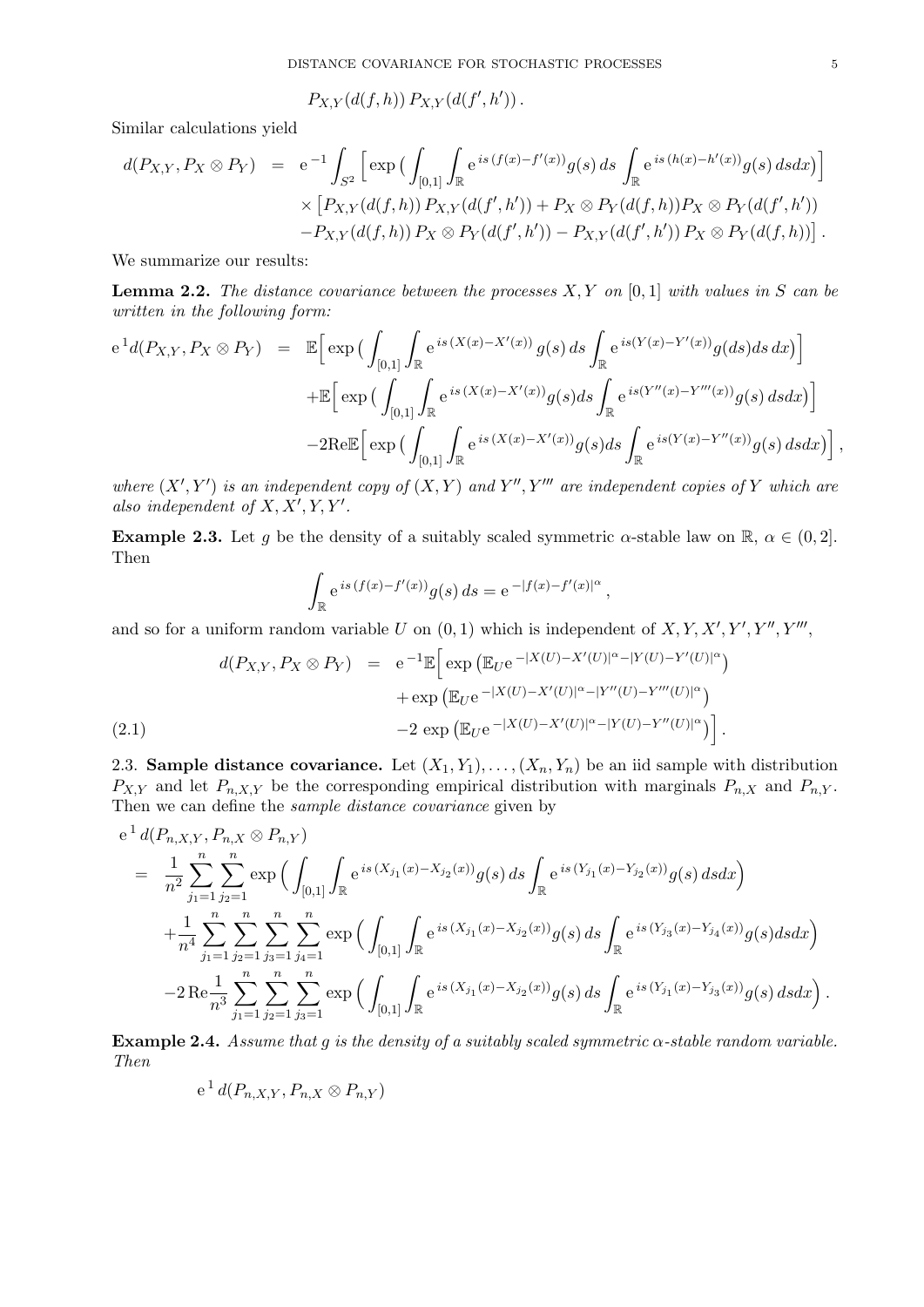$$
= \frac{1}{n^2} \sum_{j_1=1}^n \sum_{j_2=1}^n \exp\left(\int_{[0,1]} e^{-|X_{j_1}(x)-X_{j_2}(x)|^{\alpha}-|Y_{j_1}(x)-Y_{j_2}(x)|^{\alpha}} dx\right) + \frac{1}{n^4} \sum_{j_1=1}^n \sum_{j_2=1}^n \sum_{j_3=1}^n \sum_{j_4=1}^n \exp\left(\int_{[0,1]} e^{-|X_{j_1}(x)-X_{j_2}(x)|^{\alpha}-|Y_{j_3}(x)-Y_{j_4}(x)|^{\alpha}} dx\right) - \frac{1}{n^3} \sum_{j_1}^n \sum_{j_2=1}^n \sum_{j_3=1}^n \exp\left(\int_{[0,1]} e^{-|X_{j_1}(x)-X_{j_2}(x)|^{\alpha}-|Y_{j_1}(x)-Y_{j_3}(x)|^{\alpha}} dx\right).
$$

**Remark 2.5.** The form of the sample distance covariance indicates that one needs to involve numerical methods for its calculation. In addition, in general we cannot assume that the sample paths of  $(X_i, Y_i)$  are completely observed. Then we need to approximate the path-dependent integrals appearing in the exponents of the expressions above by appropriate sums on a grid. These problems are not studied further in this paper.

The following result is an immediate consequence of the strong law of large numbers for *U*statistics (see [3]) and the observation that  $d(P_{n,X,Y}, P_{n,X} \otimes P_{n,Y})$  is a linear combination of *U*statistics.

**Proposition 2.6.** Assume that  $((X_i, Y_i))_{i=1,\dots,n}$  is an iid sequence of  $S^2$ -valued random elements. *Then*

$$
d(P_{n,X,Y}, P_{n,X} \otimes P_{n,Y}) \stackrel{\text{a.s.}}{\rightarrow} d(P_{X,Y}, P_X \otimes P_Y), \quad n \rightarrow \infty.
$$

## 3. Distance covariance with infinite weight measures

So far we assumed that *g* is a positive Lebesgue density. In the aforementioned literature (see for example [6]) positive weight functions *g* were used which are not integrable over R. In what follows, we consider an approach with suitable non-integrable weight functions which lead to a distance covariance for stochastic processes. To begin, note that if the function *g* is not necessarily integrable but is symmetric, then appealing to (1.2) and using the symmetry of both the cosine function and the function *g* we have

$$
d(P_{X,Y}, P_X \otimes P_Y)
$$
\n
$$
= \sum_{k=1}^{\infty} \mathbb{P}(N(1) = k) \int_{[0,1]^k} \mathbb{E} \Big[ \int_{\mathbb{R}^{2k}} \Big( \cos(s'_k(\mathbf{X}_k - \mathbf{X}'_k)) \cos(t'_k(\mathbf{Y}_k - \mathbf{Y}'_k)) + \cos(s'_k(\mathbf{X}_k - \mathbf{X}'_k)) \cos(t'_k(\mathbf{Y}'_k - \mathbf{Y}''_k)) - 2 \cos(s'_k(\mathbf{X}_k - \mathbf{X}'_k)) \cos(t'_k(\mathbf{Y}_k - \mathbf{Y}''_k)) \Big]
$$
\n(3.1)\n
$$
\prod_{j=1}^k g(s_j) g(t_j) \, ds_k dt_k \Big] dx_k,
$$

where  $\mathbf{X}_k = (X(x_1), \dots, X(x_k))'$ ,  $\mathbf{Y}_k = (Y(x_1), \dots, Y(x_k))'$  and  $(\mathbf{X}'_k, \mathbf{Y}'_k)$  is an independent copy of  $(X_k, Y_k)$  while  $Y''_k, Y'''_k$  are iid copies of  $Y_k$  independent of everything else. Since

(3.2) 
$$
\cos u \cos v = 1 - (1 - \cos u) - (1 - \cos v) + (1 - \cos u)(1 - \cos v),
$$

we have

$$
d(P_{X,Y}, P_X \otimes P_Y)
$$
  
= 
$$
\sum_{k=1}^{\infty} \mathbb{P}(N(1) = k) \int_{[0,1]^k} \mathbb{E} \Big[ \int_{\mathbb{R}^{2k}} \Big( (1 - \cos(s'_k(\mathbf{X}_k - \mathbf{X}'_k))) (1 - \cos(t'_k(\mathbf{Y}_k - \mathbf{Y}'_k)))
$$
  
+ 
$$
(1 - \cos(s'_k(\mathbf{X}_k - \mathbf{X}'_k))) (1 - \cos(t'_k(\mathbf{Y}''_k - \mathbf{Y}'''_k)))
$$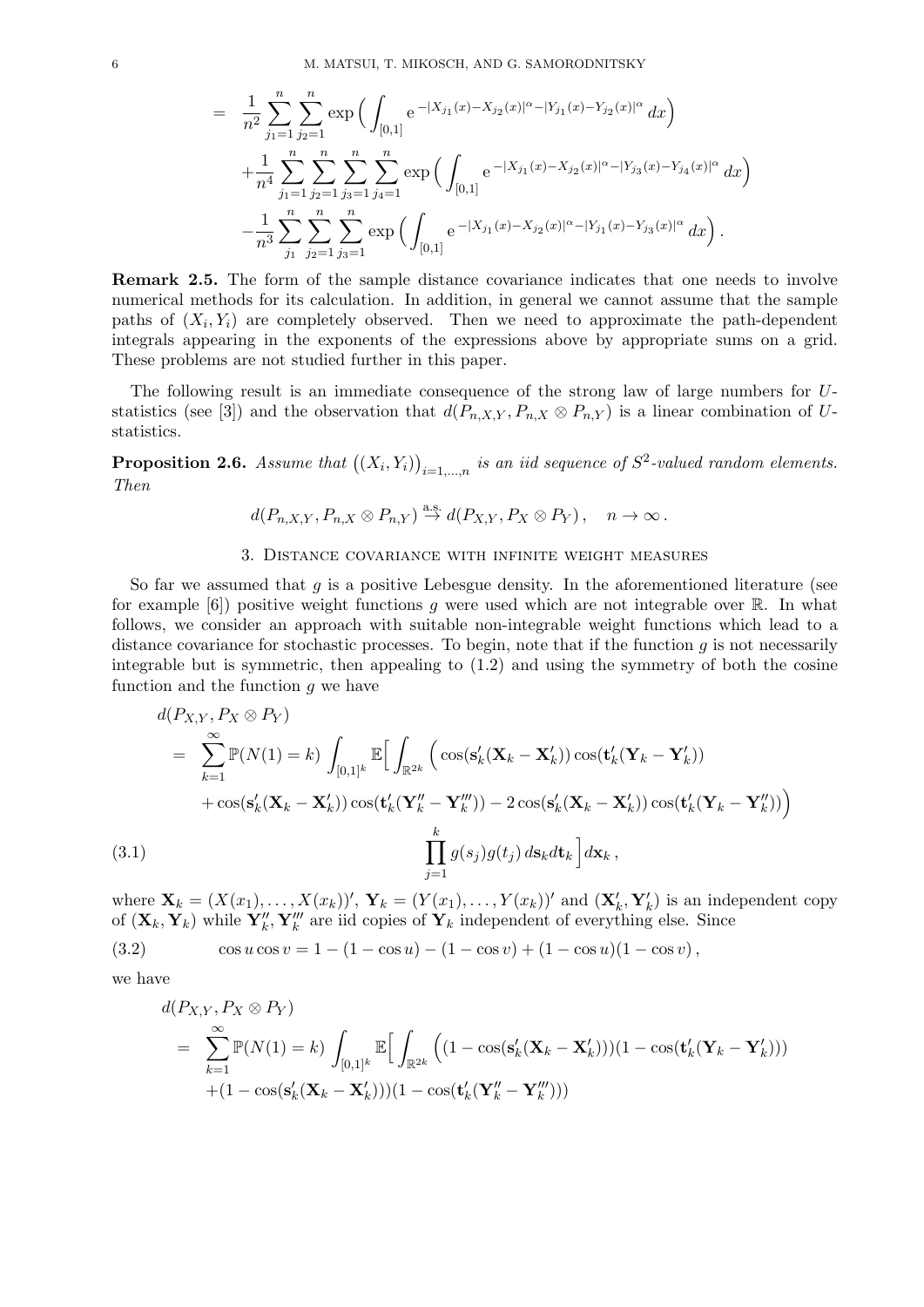$$
-2(1 - \cos(s'_k(\mathbf{X}_k - \mathbf{X}'_k)))(1 - \cos(t'_k(\mathbf{Y}_k - \mathbf{Y}''_k)))\n\prod_{j=1}^k g(s_j)g(t_j) ds_k dt_k\n\bigg] dx_k.
$$

Next we replace the product kernels  $\prod_{j=1}^{k} g(s_j)$  above by other positive measurable functions on  $\mathbb{R}^k$ . Inspired by [6] we choose the functions

$$
g_k(\mathbf{s}) = c_k |\mathbf{s}|^{-k-\alpha}, \quad \mathbf{s} \in \mathbb{R}^k, \ \alpha \in (0,2),
$$

where the constant  $c_k = c_k(\alpha) > 0$  is such that

$$
\int_{\mathbb{R}^k} (1 - \cos(\mathbf{s}' \mathbf{x})) g_k(\mathbf{s}) d\mathbf{s} = |\mathbf{x}|^{\alpha}, \qquad x \in \mathbb{R}^k.
$$

The corresponding distance covariance between *X* and *Y* becomes:

$$
d(P_{X,Y}, P_X \otimes P_Y)
$$
  
= 
$$
\sum_{k=1}^{\infty} \mathbb{P}(N(1) = k) \int_{[0,1]^k} \mathbb{E} \Big[ \int_{\mathbb{R}^{2k}} \Big( (1 - \cos(s'_k(\mathbf{X}_k - \mathbf{X}'_k))) (1 - \cos(t'_k(\mathbf{Y}_k - \mathbf{Y}'_k)))
$$
  
+ 
$$
(1 - \cos(s'_k(\mathbf{X}_k - \mathbf{X}'_k))) (1 - \cos(t'_k(\mathbf{Y}''_k - \mathbf{Y}'''_k)))
$$
  
-2
$$
(1 - \cos(s'_k(\mathbf{X}_k - \mathbf{X}'_k))) (1 - \cos(t'_k(\mathbf{Y}_k - \mathbf{Y}''_k)))
$$
  

$$
g_k(s_k) g_k(\mathbf{t}_k) ds_k d\mathbf{t}_k \Big] d\mathbf{x}_k.
$$

By Fubini's theorem and the order statistics property of the Poisson process,

$$
d(P_{X,Y}, P_X \otimes P_Y)
$$
\n
$$
= \sum_{k=1}^{\infty} \mathbb{P}(N(1) = k) \int_{[0,1]^k} \left( \mathbb{E}[\vert \mathbf{X}_k - \mathbf{X}'_k \vert^{\alpha} \vert \mathbf{Y}_k - \mathbf{Y}'_k \vert^{\alpha}] + \mathbb{E}[\vert \mathbf{X}_k - \mathbf{X}'_k \vert^{\alpha} \vert \mathbb{E}[\vert \mathbf{Y}''_k - \mathbf{Y}'''_k \vert^{\alpha}] - 2 \mathbb{E}[\vert \mathbf{X}_k - \mathbf{X}'_k \vert^{\alpha} \vert \mathbf{Y}_k - \mathbf{Y}''_k \vert^{\alpha}] \right) d\mathbf{x}_k
$$
\n
$$
= \mathbb{E}[\vert \mathbf{X}_N - \mathbf{X}'_N \vert^{\alpha} \vert \mathbf{Y}_N - \mathbf{Y}'_N \vert^{\alpha}] + \mathbb{E}[\vert \mathbf{X}_N - \mathbf{X}'_N \vert^{\alpha} \vert \mathbf{Y}''_N - \mathbf{Y}'''_N \vert^{\alpha}]
$$
\n
$$
-2 \mathbb{E}[\vert \mathbf{X}_N - \mathbf{X}'_N \vert^{\alpha} \vert \mathbf{Y}_N - \mathbf{Y}'''_N \vert^{\alpha}]
$$
\n
$$
= I_1 + I_2 - 2 I_3,
$$

where  $\mathbf{X}_N = (X(T_1),...,X(T_{N(1)}))'$ ,  $\mathbf{Y}_N = (Y(T_1),...,Y(T_{N(1)}))'$ , etc. In particular, all the expectations are finite if

(3.3) 
$$
\sup_{0 \le x \le 1} \mathbb{E}[|X(x)|^{\alpha} + |Y(x)|^{\alpha} + |X(x)Y(x)|^{\alpha}] < \infty.
$$

An empirical version of  $I_1$  is then given by

$$
\hat{I}_1 = \frac{1}{l_n} \frac{1}{n^2} \sum_{1 \le i,j \le n} \sum_{k=1}^{l_n} |\mathbf{X}_{i,N_k} - \mathbf{X}_{j,N_k}|^{\alpha} |\mathbf{Y}_{i,N_k} - \mathbf{Y}_{j,N_k}|^{\alpha},
$$

where  $((X_k, Y_k))$  are iid copies of  $(X, Y)$  independent of the iid copies  $(N_i)$  of the homogeneous Poisson process *N*. The empirical versions  $\hat{I}_2, \hat{I}_3$  of  $I_2, I_3$  are defined in an analogous way. The integer sequence  $(l_n)$  is such that  $l_n \to \infty$ .

In view of the strong law of large numbers for *U*-statistics, for fixed *l*, as  $n \to \infty$ ,

$$
\frac{1}{l}\sum_{k=1}^{l} A_{nk} = \frac{1}{l}\frac{1}{n^2} \sum_{1 \le i,j \le n} \sum_{k=1}^{l} |\mathbf{X}_{i,N_k} - \mathbf{X}_{j,N_k}|^{\alpha} |\mathbf{Y}_{i,N_k} - \mathbf{Y}_{j,N_k}|^{\alpha}
$$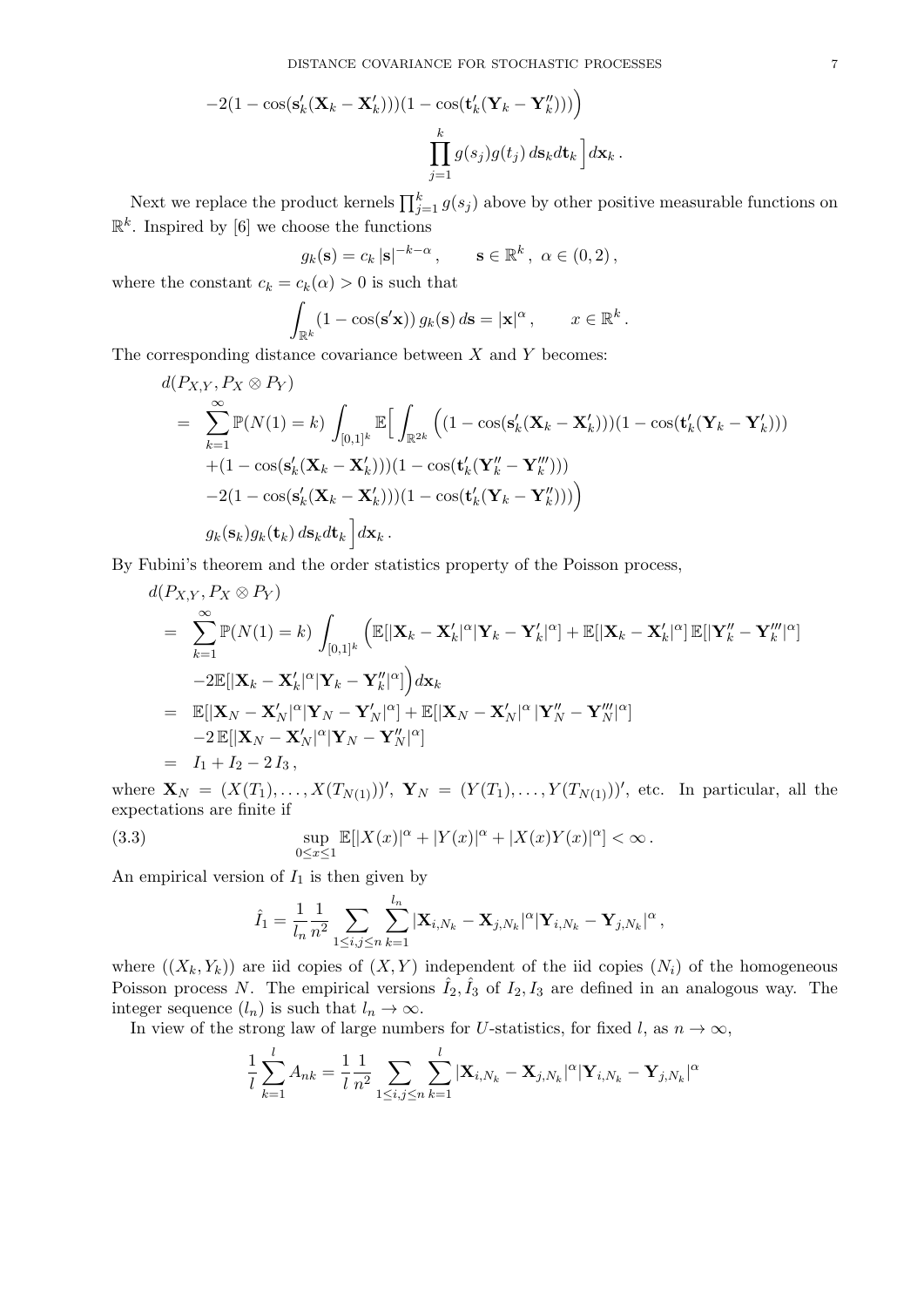$$
\stackrel{\text{a.s.}}{\rightarrow} \frac{1}{l} \sum_{k=1}^l \mathbb{E}[|\mathbf{X}_{N_k} - \mathbf{X}_{N_k}'|^{\alpha}|\mathbf{Y}_{N_k} - \mathbf{Y}_{N_k}'|^{\alpha}|N_k] := \frac{1}{l} \sum_{k=1}^l A_k.
$$

Therefore, we can choose a sequence  $\epsilon_n \downarrow 0$  such that

$$
\mathbb{P}\Big(\frac{1}{l}\Big|\sum_{k=1}^{l}(A_{nk}-A_k)\Big|>\epsilon_n\Big)\to 0
$$

and then also choose an integer sequence  $(r_n)$  such that  $r_n \to \infty$  and

$$
r_n \mathbb{P}\left(\frac{1}{l}\Big|\sum_{k=1}^l (A_{nk} - A_k)\Big| > \epsilon_n\right) \to 0.
$$

Note that the sequence  $(r_n)$  can be chosen to be monotone and such that  $r_n - r_{n-1} \in \{0,1\}$  for each *n*. Then

$$
\mathbb{P}\Big(\frac{1}{r_n l}\Big|\sum_{s=1}^{r_n}\sum_{k=(s-1)l+1}^{sl}(A_{nk}-A_k)\Big|>\epsilon_n\Big)\quad \leq\quad \mathbb{P}\Big(\frac{1}{l}\sup_{s=1,\ldots,r_n}\Big|\sum_{k=(s-1)l+1}^{sl}(A_{nk}-A_k)\Big|>\epsilon_n\Big)\to 0\,.
$$

This means that

$$
\frac{1}{r_n l} \sum_{k=1}^{r_n l} (A_{nk} - A_k) \overset{\mathbb{P}}{\to} 0, \qquad n \to \infty.
$$

However, by the strong law of large numbers, as  $n \to \infty$ ,

$$
\frac{1}{r_n l} \sum_{k=1}^{r_n l} A_k \stackrel{\text{a.s.}}{\to} \mathbb{E}[A_1] = \mathbb{E}[|\mathbf{X}_N - \mathbf{X}_N'|^{\alpha}|\mathbf{Y}_N - \mathbf{Y}_N'|^{\alpha}].
$$

Hence, for every  $l$  there is an  $(r_n)$  such that

$$
\frac{1}{r_n l} \sum_{k=1}^{r_n l} A_{nk} \stackrel{\mathbb{P}}{\rightarrow} \mathbb{E}[A_1], \qquad n \to \infty.
$$

We conclude that

$$
\sup_{l r_{n-1} \le v \le l r_n} \left| \frac{1}{v} \sum_{k=1}^v A_{nk} - \frac{1}{l r_n} \sum_{k=1}^{l r_n} A_{nk} \right|
$$
  

$$
\le \frac{r_n - r_{n-1}}{l r_{n-1} r_n} \sum_{k=1}^{l r_n} A_{nk} + \frac{1}{l r_n} \sum_{k=l r_{n-1}+1}^{l r_n} A_{nk}.
$$

The right-hand side converges in probability to zero, hence we have the law of large numbers for  $\hat{I}_1$ . Similar arguments apply to  $\hat{I}_2$ ,  $\hat{I}_3$ . We summarize:

**Proposition 3.1.** *Let*  $\alpha \in (0,2)$  *and assume that* (3.3) *holds. Then for any integer sequence*  $(l_n)$ *with*  $l_n \to \infty$ ,

$$
d(P_{n,X,Y}, P_{n,X} \otimes P_{n,Y}) = \frac{1}{l_n} \frac{1}{n^2} \sum_{1 \le i,j \le n} \sum_{k=1}^{l_n} |\mathbf{X}_{i,N_k} - \mathbf{X}_{j,N_k}|^{\alpha} |\mathbf{Y}_{i,N_k} - \mathbf{Y}_{j,N_k}|^{\alpha}
$$

$$
+ \frac{1}{l_n} \frac{1}{n^2} \sum_{1 \le i,j \le n} \sum_{k=1}^{l_n} |\mathbf{X}_{i,N_k} - \mathbf{X}_{j,N_k}|^{\alpha} \frac{1}{l_n} \frac{1}{n^2} \sum_{1 \le i,j \le n} \sum_{k=1}^{l_n} |\mathbf{Y}_{i,N_k} - \mathbf{Y}_{j,N_k}|^{\alpha}
$$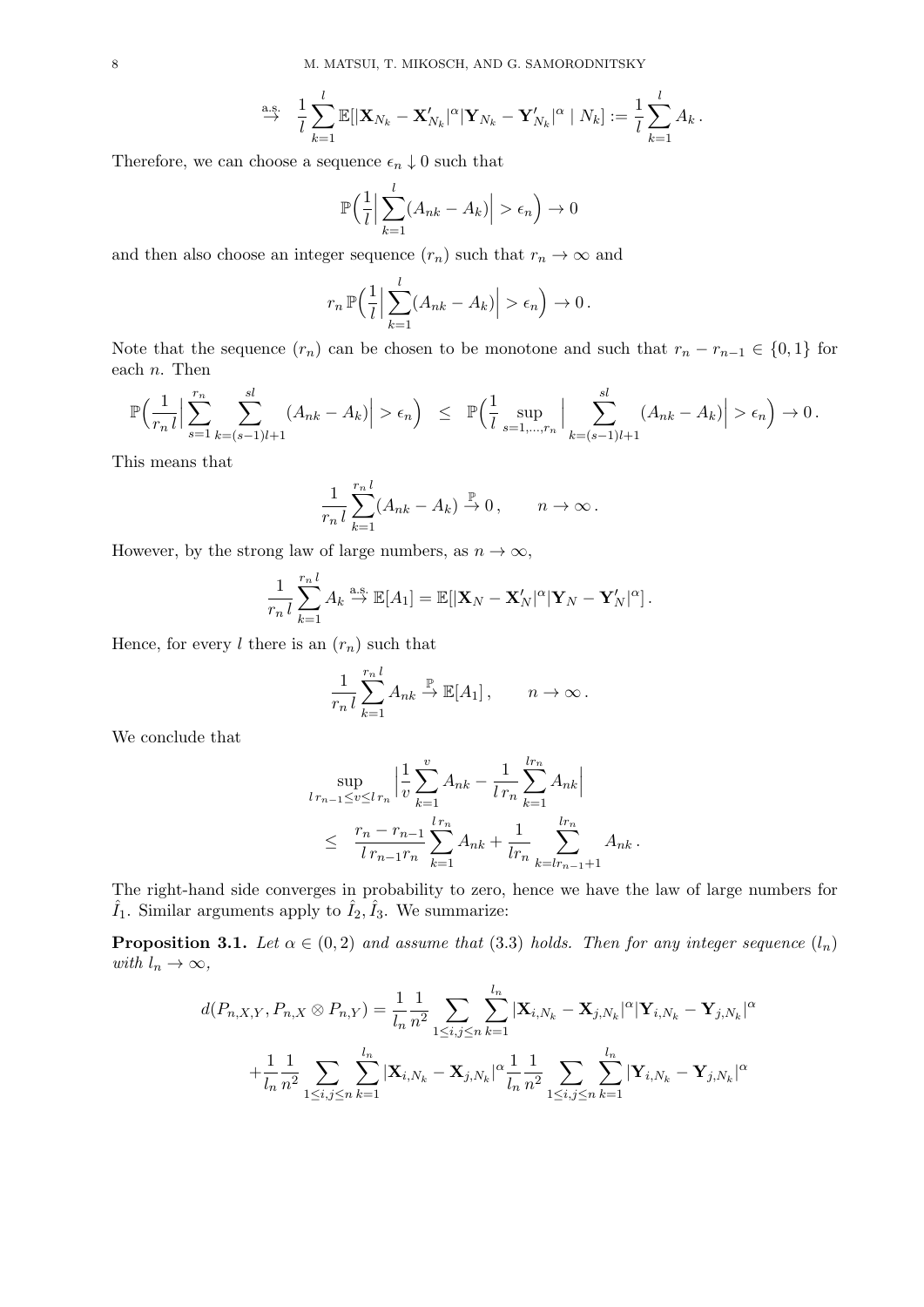$$
-2\frac{1}{l_n}\frac{1}{n^3}\sum_{1\leq i,j,l\leq n}\sum_{k=1}^{l_n}|\mathbf{X}_{i,N_k}-\mathbf{X}_{j,N_k}|^{\alpha}|\mathbf{Y}_{i,N_k}-\mathbf{Y}_{l,N_k}|^{\alpha}
$$
  
\n
$$
\xrightarrow{\mathbb{P}} d(P_{X,Y},P_X\otimes P_Y).
$$

### 4. A simulation study

In what follows, we conduct a small simulation study for the sample distance correlation  $R_n(X, Y)$ from Section 2 for the standard normal density *g*. This choice implies that

$$
e^{1} d(P_{n,X,Y}, P_{n,X} \otimes P_{n,Y})
$$
\n
$$
= \frac{1}{n^{2}} \sum_{j_{1}=1}^{n} \sum_{j_{2}=1}^{n} \exp \Big( \int_{[0,1]} e^{-|X_{j_{1}}(x)-X_{j_{2}}(x)|^{2}/2-|Y_{j_{1}}(x)-Y_{j_{2}}(x)|^{2}/2} dx \Big)
$$
\n
$$
+ \frac{1}{n^{4}} \sum_{j_{1}=1}^{n} \sum_{j_{2}=1}^{n} \sum_{j_{3}=1}^{n} \sum_{j_{4}=1}^{n} \exp \Big( \int_{[0,1]} e^{-|X_{j_{1}}(x)-X_{j_{2}}(x)|^{2}/2-|Y_{j_{3}}(x)-Y_{j_{4}}(x)|^{2}/2} dx \Big)
$$
\n
$$
- \frac{1}{n^{3}} \sum_{j_{1}}^{n} \sum_{j_{2}=1}^{n} \sum_{j_{3}=1}^{n} \exp \Big( \int_{[0,1]} e^{-|X_{j_{1}}(x)-X_{j_{2}}(x)|^{2}/2-|Y_{j_{1}}(x)-Y_{j_{3}}(x)|^{2}/2} dx \Big).
$$

As a matter of fact, simulations of this quantity are highly complex. We choose a moderate sample size  $n = 100$  and approximate the integrals on [0,1] by their Riemann sums at an equidistant grid with mesh  $1/50$ . For  $(X, Y)$ , we take a bivariate Brownian motion  $(B_1, B_2)$  with correlation  $\rho \in [0, 1]$ , i.e.,

$$
cov(B_1(s), B_2(t)) = \rho \min_{s,t \in [0,1]} \{s, t\}, \qquad s, t \in [0,1],
$$

and a bivariate fractional Brownian motion  $(W_1, W_2)$  with correlation  $\rho \in [0, 1]$ , i.e.,

$$
cov(W_1(s), W_2(t)) = \frac{\rho}{2} \{|s|^{2H} + |t|^{2H} - |t - s|^{2H} \}, \qquad s, t \in [0, 1],
$$

where we assume that the Hurst parameters of  $W_1$  and  $W_2$  are the same; see [4] for more general cross-correlation structures of vector-fractional Brownian motions.

We compare the behavior of the sample distance correlation  $R_n(X, Y)$  of the aforementioned stochastic processes with the corresponding sample distance correlation from [6]; we denote it by  $R_n^{\text{Sz}}(\mathbf{X}, \mathbf{Y})$ . We calculate the sample distance correlation  $R_n^{\text{Sz}}(\mathbf{X}, \mathbf{Y})$  based on  $n = 100$  iid simulations of the vector  $(\mathbf{X}, \mathbf{Y}) = (X(i/50), Y(i/50))_{i=1,\dots,50}$ . The calculation of  $R_n(X, Y)$  and  $R_n^{\text{Sz}}(\mathbf{X}, \mathbf{Y})$  is based on the same simulated sample paths  $((X_i, Y_i))_{i=1,\dots,n}$ .

Figures 1–3 are based on 40 independent simulations of  $R_n(X, Y)$  and  $R_n^{\text{Sz}}(X, Y)$ . The 3 left (right) histograms show  $R_n(X, Y)$  ( $R_n^{\mathsf{Sz}}(\mathbf{X}, \mathbf{Y})$ ) for 3 different choices of processes  $(X, Y)$ . Although it is difficult to judge from such a small simulation study with rather special stochastic processes, these graphs give one the impression that both sample distance correlations capture the independence or dependence of the processes *X* and *Y* quite well. The quantities  $R_n^{\text{Sz}}(\mathbf{X}, \mathbf{Y})$  have the tendency to be larger than  $R_n(X, Y)$ .

Finally, we consider two independent piecewise constant processes *X* and *Y* on [0*,* 1] which assume iid standard normal values on the intervals ((*i−*1)*/*50*, i/*50]*, i* = 1*,* 2*, . . . ,* 50. This is essentially the setting of [8] who chose independent vectors of iid normal random variables for the construction of  $R_n^{\text{Sz}}(\mathbf{X}, \mathbf{Y})$ . In the right histogram of Figure 4 one can see that  $R_n^{\text{Sz}}(\mathbf{X}, \mathbf{Y})$  is typically far from zero. This was observed in [8] who studied the case when the dimension of the vectors is large compared to the sample size. On the other hand, our measure  $R_n(X, Y)$  is quite in agreement with the independence hypothesis.

Of course, more investigations are needed in order to find out about the strengths and weaknesses of the distance covariances and correlation for processes introduced in this paper. One of the main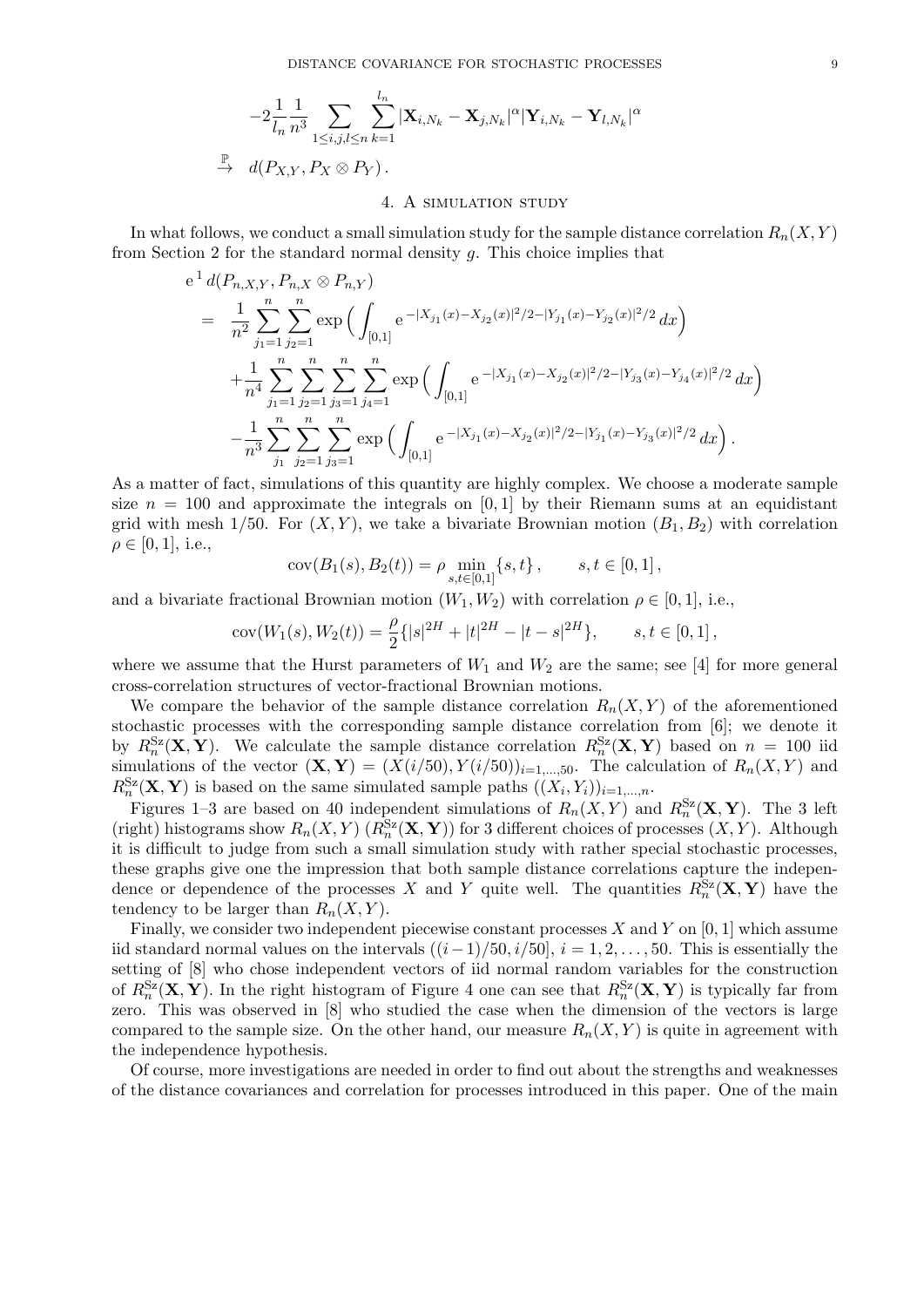problems will be to find reliable confidence bands for the estimator *Rn*(*X, Y* ). This is work in progress.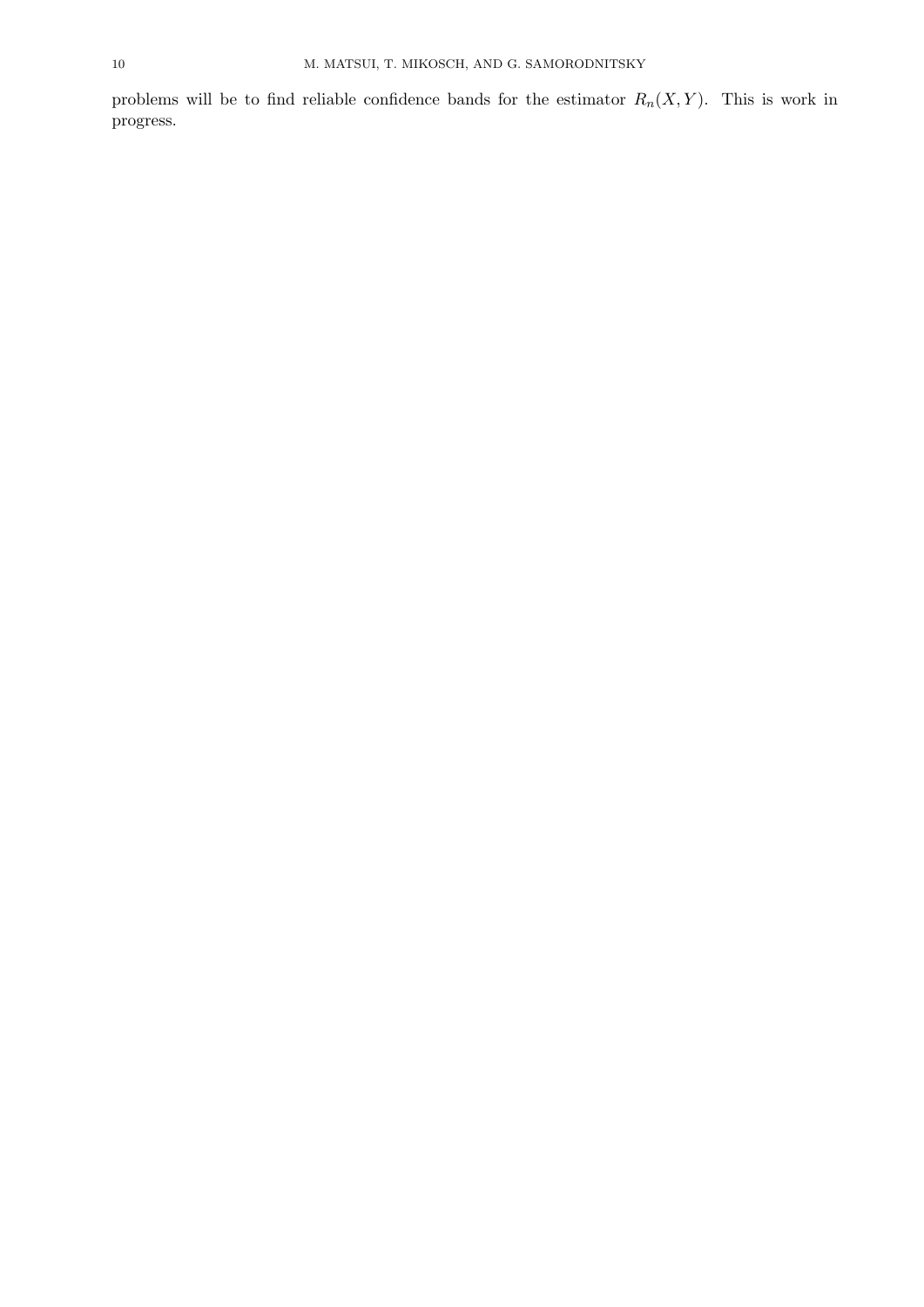



FIGURE 1. Histograms of  $R_n(B_1, B_2)$  (top) and  $R_n^{Sz}(B_1, B_2)$  (bottom) based on 40 samples. The correlations of  $B_1$  and  $B_2$  are respectively  $\rho = 0, 0.5, 0.8$ , from left to right.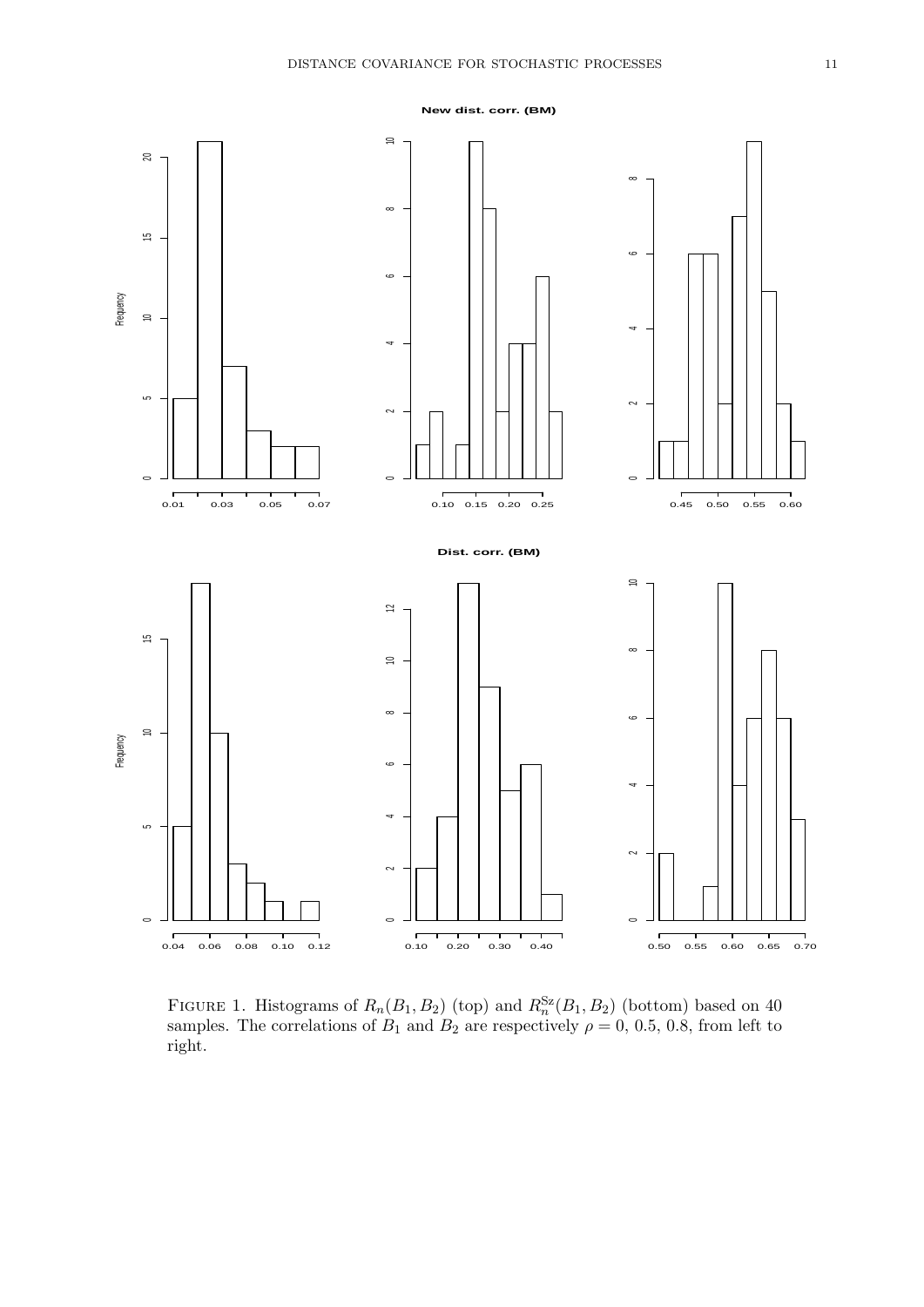**New dist. corr. (FBM H=1/4)**



FIGURE 2. Histograms of  $R_n(W_1, W_2)$  (top) and  $R_n^{Sz}(W_1, W_2)$  (bottom) for  $H =$ 0.25 based on 40 samples. The correlations of  $W_1$  and  $W_2$  are respectively  $\rho =$ 0*,* 0*.*5*,* 0*.*8, from left to right.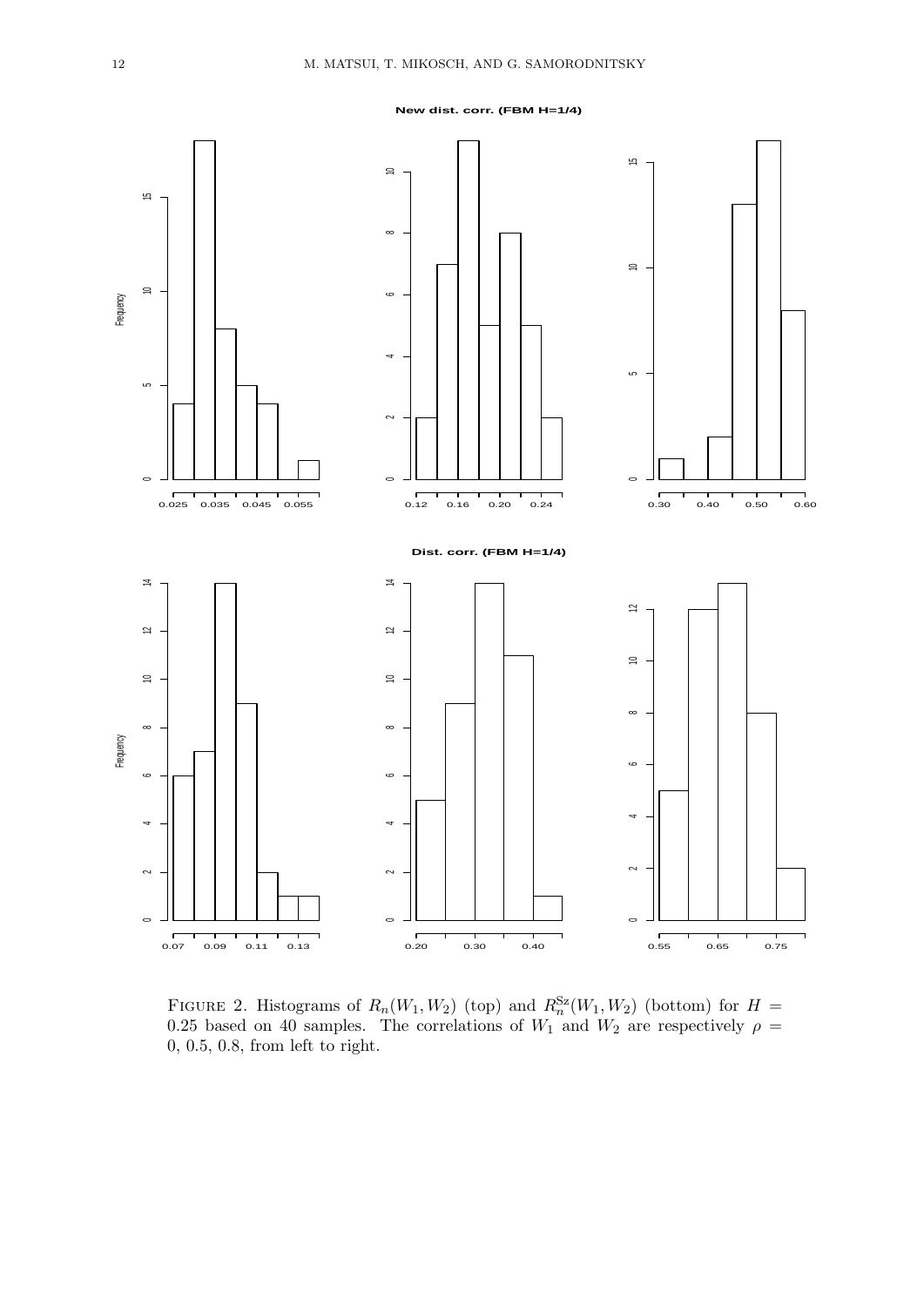**New dist. corr. (FBM H=3/4)**



FIGURE 3. Histograms of  $R_n(W_1, W_2)$  (top) and  $R_n^{Sz}(W_1, W_2)$  (bottom) for  $H =$ 0.75 based on 40 samples. The correlations of  $W_1$  and  $W_2$  are respectively  $\rho =$ 0*,* 0*.*5*,* 0*.*8, from left to right.